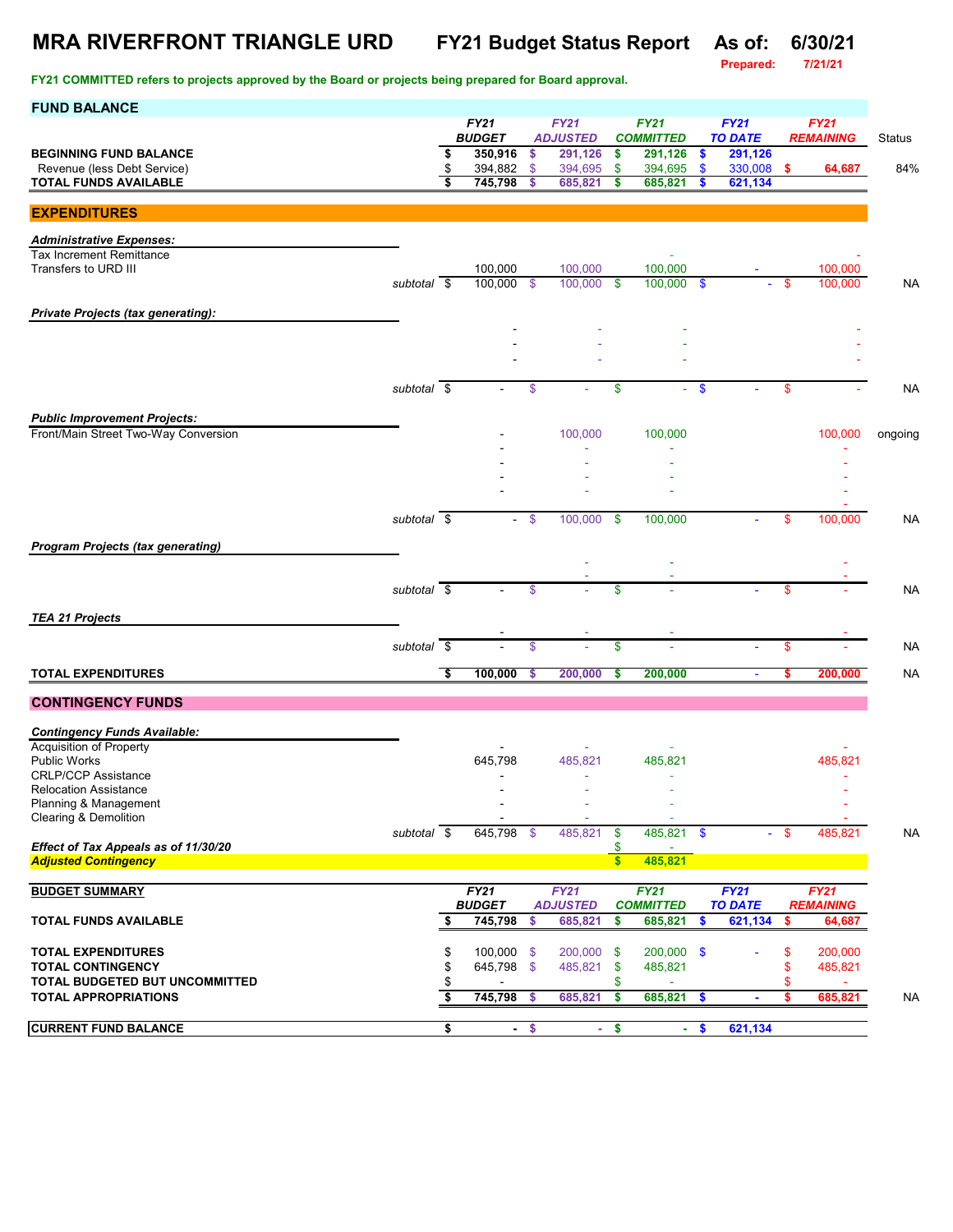**Prepared:** 

| <b>FUND BALANCE</b>                                                                                                    |                                |               |                            |              |                             |               |                           |            |                  |                           |
|------------------------------------------------------------------------------------------------------------------------|--------------------------------|---------------|----------------------------|--------------|-----------------------------|---------------|---------------------------|------------|------------------|---------------------------|
|                                                                                                                        | <b>FY21</b>                    |               | <b>FY21</b>                |              | <b>FY21</b>                 |               | FY21                      |            | <b>FY21</b>      |                           |
| <b>BEGINNING FUND BALANCE</b>                                                                                          | \$<br><b>BUDGET</b><br>447,600 | \$.           | <b>ADJUSTED</b><br>647,780 | \$           | <b>COMMITTED</b><br>647,780 | $\sqrt[6]{3}$ | <b>TO DATE</b><br>647,780 |            | <b>REMAINING</b> | Status                    |
| Revenue (less Debt Service)                                                                                            | \$<br>727,887                  | $\mathsf{\$}$ | 2,613,421                  | \$           | 2,613,421                   | $\mathbf{s}$  | 2,472,826 \$              |            | 140.595          | 95%                       |
| <b>TOTAL FUNDS AVAILABLE</b>                                                                                           | 1,175,487                      | \$            | 3,261,201                  | \$           | 3,261,201                   |               | 3,120,606                 |            |                  |                           |
| <b>EXPENDITURES</b>                                                                                                    |                                |               |                            |              |                             |               |                           |            |                  |                           |
| <b>Administrative Expenses:</b>                                                                                        |                                |               |                            |              |                             |               |                           |            |                  |                           |
| Transfers to URD III                                                                                                   |                                |               |                            |              |                             |               |                           |            |                  |                           |
| subtotal \$                                                                                                            |                                | -\$           |                            | \$           |                             | \$.           |                           | \$.        |                  | <b>NA</b>                 |
| <b>Private Projects (tax generating):</b><br>AC by Marriott Hotel - 175 Pattee St - \$1,886,105 TIB                    |                                |               | 1,886,105                  |              | 1,886,105                   |               | 1,886,105                 |            |                  | - done                    |
| AC by Marriott - Series 2021 - \$1,886,105 TIB - COI                                                                   |                                |               | 18,000                     |              | 18,000                      |               | 18,000                    |            |                  | done                      |
| Levasseur Street Townhomes - 304 Levasseur St<br>Union Block Restoration - 127 East Main                               | 6,956<br>579,858               |               | 6,956                      |              | 6,956                       |               | 579,858                   |            |                  | 6,956 ongoing<br>- done   |
| Union Block Restoration - 127 East Main - Add'l Amt \$125k (FY22 & FY                                                  |                                |               | 579,858                    |              | 579,858                     |               |                           |            |                  | - ongoing                 |
| Wren Hotel - 201 E Main St - \$587,212 when available                                                                  | 488,673                        |               | 587,212                    |              | 587,212                     |               |                           |            |                  | 587,212 ongoing           |
| subtotal \$                                                                                                            | 1,075,487                      | \$            | 3,078,131                  | \$           | 3,078,131                   | \$            | 2,483,963                 | -S         | 594,168          | 81%                       |
| <b>Public Improvement Projects:</b>                                                                                    |                                |               |                            |              |                             |               |                           |            |                  |                           |
| Front/Main Street Two-Way Conversion (\$100k in FY22 Budget)                                                           |                                |               |                            |              |                             |               |                           |            |                  | ongoing                   |
| Missoula Public Library - \$500K total; \$225K remain for FY21+; up to \$1<br>Payne/Library Block - Redevelopment Plan | 75,000<br>25,000               |               | 75,000<br>25,000           |              | 75.000<br>25,000            |               | 75,000                    |            |                  | ongoing<br>25,000 ongoing |
|                                                                                                                        |                                |               |                            |              |                             |               |                           |            |                  |                           |
| subtotal \$                                                                                                            | 100,000                        | - \$          | 100,000                    | $\mathbf{s}$ | 100,000                     |               | 75,000 \$                 |            | 25,000           | 75%                       |
| <b>Program Projects (tax generating)</b>                                                                               |                                |               |                            |              |                             |               |                           |            |                  |                           |
|                                                                                                                        |                                |               |                            |              |                             |               |                           |            |                  |                           |
| subtotal $\sqrt{s}$                                                                                                    |                                | \$            |                            | \$           |                             |               |                           | \$         |                  | <b>NA</b>                 |
| <b>MAP-21 Projects</b>                                                                                                 |                                |               |                            |              |                             |               |                           |            |                  |                           |
| subtotal \$                                                                                                            |                                | \$            |                            | \$.          |                             |               |                           | \$         |                  | <b>NA</b>                 |
|                                                                                                                        |                                |               |                            |              |                             |               |                           |            |                  |                           |
| <b>TOTAL EXPENDITURES</b>                                                                                              | \$<br>1,175,487                | \$            | 3,178,131                  | \$           | 3,178,131                   |               | 2,558,963                 |            | 619,168          | 81%                       |
| <b>CONTINGENCY FUNDS</b>                                                                                               |                                |               |                            |              |                             |               |                           |            |                  |                           |
| <b>Contingency Funds Available:</b>                                                                                    |                                |               |                            |              |                             |               |                           |            |                  |                           |
| Acquisition of Property                                                                                                |                                |               |                            |              |                             |               |                           |            |                  |                           |
| <b>Public Works</b><br><b>CRLP/CCP Assistance</b>                                                                      |                                |               | 83,070                     |              | 83,070                      |               |                           |            | 83,070           |                           |
| <b>Relocation Assistance</b>                                                                                           |                                |               |                            |              |                             |               |                           |            |                  |                           |
| Planning & Management<br><b>Clearing &amp; Demolition</b>                                                              |                                |               |                            |              |                             |               |                           |            |                  |                           |
| subtotal $\overline{\$}$                                                                                               |                                | - \$          | 83,070                     | \$           | 83,070 \$                   |               |                           | $-$ \$     | 83,070           |                           |
| Effect of Tax Appeals as of 11/30/20<br><b>Adjusted Contingency</b>                                                    |                                |               |                            | $\mathbf{s}$ | (48, 646)<br>34,424         |               |                           |            |                  |                           |
| <b>BUDGET SUMMARY</b>                                                                                                  | FY21                           |               | <b>FY21</b>                |              | <b>FY21</b>                 |               | <b>FY21</b>               |            | <b>FY21</b>      |                           |
|                                                                                                                        | <b>BUDGET</b>                  |               | <b>ADJUSTED</b>            |              | <b>COMMITTED</b>            |               | <b>TO DATE</b>            |            | <b>REMAINING</b> |                           |
| <b>TOTAL FUNDS AVAILABLE</b>                                                                                           | 1,175,487                      | \$            | 3,261,201                  | S            | 3,261,201                   |               | 3,120,606                 | s          | 140,595          |                           |
| <b>TOTAL EXPENDITURES</b>                                                                                              | 1,175,487                      | -\$           | 3,178,131                  | \$           | $3,178,131$ \$              |               | 2,558,963                 | -S         | 619,168          |                           |
| <b>TOTAL CONTINGENCY</b>                                                                                               |                                | \$            | 83,070                     | \$           | 83,070                      |               |                           | \$         | 83,070           |                           |
| <b>TOTAL BUDGETED BUT UNCOMMITTED</b><br><b>TOTAL APPROPRIATIONS</b>                                                   | \$<br>1,175,487                | s.            | 3,261,201                  | \$<br>-S     | 3,261,201                   | $\mathbf{\$}$ | 2,558,963                 | \$.<br>\$. | 702,238          | 78%                       |
|                                                                                                                        |                                |               |                            |              |                             |               |                           |            |                  |                           |
| <b>CURRENT FUND BALANCE</b><br><b>CONTINGENCY REMAINING + PROJECT SAVINGS</b>                                          | \$                             | $-$ \$        | $\sim$                     | \$           | $\sim$                      | \$            | 561,643                   |            | 34,424           |                           |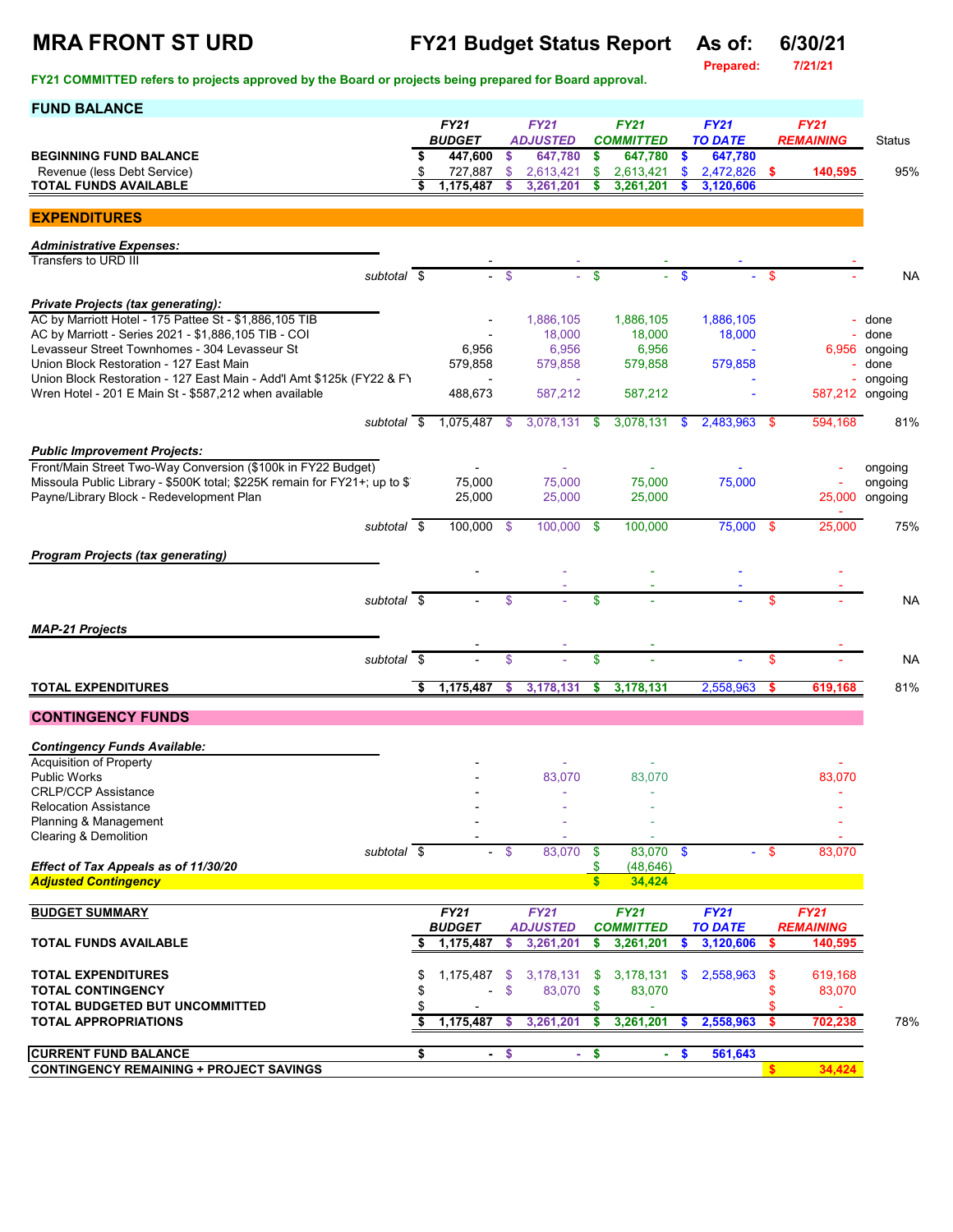## **MRA URD II FY21 Budget Status Report As of: 6/30/21**

**Prepared: 7/21/21**

| <b>FUND BALANCE</b>                                                                                                                                                 |                          |    |                                |               |                                |                   |                                 |               |                               |          |                                 |                    |
|---------------------------------------------------------------------------------------------------------------------------------------------------------------------|--------------------------|----|--------------------------------|---------------|--------------------------------|-------------------|---------------------------------|---------------|-------------------------------|----------|---------------------------------|--------------------|
|                                                                                                                                                                     |                          |    | <b>FY21</b><br><b>BUDGET</b>   |               | <b>FY21</b><br><b>ADJUSTED</b> |                   | <b>FY21</b><br><b>COMMITTED</b> |               | <b>FY21</b><br><b>TO DATE</b> |          | <b>FY21</b><br><b>REMAINING</b> | <b>Status</b>      |
| <b>BEGINNING FUND BALANCE</b>                                                                                                                                       |                          | S  | 2,400,000                      | $\mathbf{s}$  | 2,218,789                      | -\$               | 2,218,789                       |               | 2,218,789                     |          |                                 |                    |
| Revenue (less Debt Service)                                                                                                                                         |                          | \$ | 2,792,894                      | <sup>\$</sup> | 2,794,009                      | -\$               | 2,794,009                       |               | 2,947,250                     | <b>S</b> | (153, 241)                      | 105%               |
| <b>TOTAL FUNDS AVAILABLE</b>                                                                                                                                        |                          | \$ | 5,192,894                      | <b>S</b>      | 5,012,798                      | - \$              | 5,012,798                       |               | 5,166,039                     |          |                                 |                    |
| <b>EXPENDITURES</b>                                                                                                                                                 |                          |    |                                |               |                                |                   |                                 |               |                               |          |                                 |                    |
| <b>Administrative Expenses:</b>                                                                                                                                     |                          |    |                                |               |                                |                   |                                 |               |                               |          |                                 |                    |
| Transfers to URD III                                                                                                                                                |                          |    | 150,000                        |               | 150,000                        |                   | 150,000                         |               |                               |          |                                 | 150,000 pending    |
|                                                                                                                                                                     | subtotal \$              |    | $150,000$ \$                   |               | 150,000 \$                     |                   | 150,000 \$                      |               |                               | - \$     | 150,000                         | <b>NA</b>          |
| <b>Private Projects (tax generating):</b>                                                                                                                           |                          |    |                                |               |                                |                   |                                 |               |                               |          |                                 |                    |
| 1901 Maple Street - MSJ Properties Housing                                                                                                                          |                          |    | 69,885                         |               | 69,885                         |                   | 69,885                          |               |                               |          |                                 | 69,885 ongoing     |
| Blackfoot River Outfitters - 225 N Russell Street<br>Burton Street Apartments - 525 Burton Street                                                                   |                          |    | 80,582<br>123,994              |               | 80,582<br>123,994              |                   | 80,582<br>123,994               |               | 75,320                        |          | 5,263<br>123,994                | done<br>ongoing    |
| DJ&A Office Building - 2000 Maple Street                                                                                                                            |                          |    | 301,432                        |               | 301,432                        |                   | 301,432                         |               | 236,129                       |          | 65,303                          | done               |
| Ponderosa Village - 1029 West Pine Street                                                                                                                           |                          |    | 96,000                         |               | 96,000                         |                   | 96,000                          |               |                               |          | 96,000                          | ongoing            |
| Sentinel Property Medical Offices - 1900 West Broadway                                                                                                              |                          |    | 1,170,611                      |               | 1,170,611                      |                   | 1,170,611                       |               |                               |          | 1,170,611 ongoing               |                    |
|                                                                                                                                                                     |                          |    |                                |               |                                |                   |                                 |               |                               |          |                                 |                    |
|                                                                                                                                                                     | subtotal \$              |    | $1,842,504$ \$                 |               | 1,842,504                      | - \$              | 1,842,504 \$                    |               | 311,449                       | - \$     | 1,531,055                       | 17%                |
| <b>Public Improvement Projects:</b>                                                                                                                                 |                          |    |                                |               |                                |                   |                                 |               |                               |          |                                 |                    |
| <b>Clark Fork Bank Stabilization</b>                                                                                                                                |                          |    |                                |               | 2,035                          |                   | 2,035                           |               | 2,035                         |          |                                 | ongoing            |
| County Elections Complex - 140 North Russell<br>Housing Policy Implementation - \$10K/yr (FY20, FY21, FY22)                                                         |                          |    | 10,000                         |               | 726,334<br>10,000              |                   | 726,334<br>10,000               |               | 10,000                        |          | 726,334                         | ongoing<br>ongoing |
| <b>Legal Services</b>                                                                                                                                               |                          |    | 10,000                         |               | 10,000                         |                   |                                 |               |                               |          | 10,000                          | set aside          |
| Missoula Food Bank & Community Center - PHC Satelite Clinic                                                                                                         |                          |    | 433,840                        |               | 433,840                        |                   | 433,840                         |               | 385,322                       |          | 48,518 done                     |                    |
| Police Facility - 101 North Catlin - FY18 Purchase/Renovations (\$250K/yr FY19-<br>Police Facility - 101 North Catlin - FY21 Renovations (showers, changing area, I |                          |    | 250,000                        |               | 250,000<br>233,718             |                   | 250,000<br>233,718              |               | 250,000                       |          | 233,718                         | ongoing<br>ongoing |
| Sidewalks - 2nd & 3rd Street - Construction                                                                                                                         |                          |    | 462,202                        |               | 234,604                        |                   | 234,604                         |               | 223,331                       |          | 11,273                          | done               |
| Sidewalks - 2nd & 3rd Street - Design, Engineering, Const. Admin                                                                                                    |                          |    |                                |               | 22,926                         |                   | 22,926                          |               | 21,835                        |          | 1,092 done                      |                    |
| Sidewalks - 2nd & 3rd Street - MRL Crossing<br>Sidewalks - Inez, 1st & 2nd Streets - Construction                                                                   |                          |    | 450,000                        |               | 5,742<br>468,000               |                   | 5,742<br>468,000                |               |                               |          | 5,742 done<br>468,000 ongoing   |                    |
| Sidewalks - Inez, 1st & 2nd Streets - Design, Engineering, Const. Admin                                                                                             |                          |    |                                |               | 130,082                        |                   | 130,082                         |               | 100,688                       |          |                                 | 29,394 ongoing     |
| Silver Park - Public Art - "Perseverance" Lighting                                                                                                                  |                          |    | 7,476                          |               | 7,476                          |                   | 7,476                           |               |                               |          | 7,476                           | ongoing            |
| Sleepy Inn - 1427 West Broadway - Fence Installation<br><b>Trinity Apartments - Mullan Site</b>                                                                     |                          |    |                                |               | 2,650<br>53,256                |                   | 2,650<br>53,256                 |               | 2,650                         |          | 53,256                          | done<br>ongoing    |
| West Broadway Master Plan                                                                                                                                           |                          |    |                                |               | 65,000                         |                   | 65,000                          |               | 40,000                        |          | 25,000                          | done               |
| YWCA Expansion - 1800 S 3rd St W                                                                                                                                    |                          |    | 142,404                        |               | 142,404                        |                   | 142,404                         |               |                               |          | 142,404 ongoing                 |                    |
|                                                                                                                                                                     | subtotal \$              |    | 1,765,922                      | - \$          | 2,798,067 \$                   |                   | 2,788,067                       | - \$          | 1,035,861                     | - \$     | 1,762,207                       | 37%                |
| Program (CCP/CRLP/FIP) Projects (tax generating)                                                                                                                    |                          |    |                                |               |                                |                   |                                 |               |                               |          |                                 |                    |
|                                                                                                                                                                     |                          |    |                                |               |                                |                   |                                 |               |                               |          |                                 |                    |
| <b>Unidentified Program Projects</b>                                                                                                                                |                          |    |                                |               |                                |                   |                                 |               |                               |          |                                 |                    |
|                                                                                                                                                                     | subtotal $\overline{\$}$ |    |                                | $\mathcal{S}$ |                                | \$                |                                 |               |                               | \$       |                                 | <b>NA</b>          |
|                                                                                                                                                                     |                          |    |                                |               |                                |                   |                                 |               |                               |          |                                 |                    |
| <b>Federally Assisted Projects</b>                                                                                                                                  |                          |    |                                |               |                                |                   |                                 |               |                               |          |                                 |                    |
|                                                                                                                                                                     | subtotal \$              |    |                                | $\mathcal{S}$ |                                | $\boldsymbol{\$}$ | $\bar{a}$                       |               |                               | \$       |                                 | <b>NA</b>          |
| <b>TOTAL EXPENDITURES</b>                                                                                                                                           |                          | \$ | 3,758,426                      | <b>S</b>      | 4,790,571                      | -S                | 4,780,571                       | $\mathbf{\$}$ | 1,347,309                     | S        | 3,443,262                       | 28%                |
|                                                                                                                                                                     |                          |    |                                |               |                                |                   |                                 |               |                               |          |                                 |                    |
| <b>CONTINGENCY FUNDS</b>                                                                                                                                            |                          |    |                                |               |                                |                   |                                 |               |                               |          |                                 |                    |
| <b>Contingency Funds Available:</b>                                                                                                                                 |                          |    |                                |               |                                |                   |                                 |               |                               |          |                                 |                    |
| <b>Acquisition of Property</b><br><b>Public Works</b>                                                                                                               |                          |    | 100,000<br>1,134,468           |               | 100,000<br>22,227              |                   | 100,000<br>22,227               |               |                               |          | 100,000<br>22,227               |                    |
| <b>CRLP/CCP Assistance</b>                                                                                                                                          |                          |    |                                |               |                                |                   |                                 |               |                               |          |                                 |                    |
| <b>Relocation Assistance</b>                                                                                                                                        |                          |    |                                |               |                                |                   |                                 |               |                               |          |                                 |                    |
| Planning & Management<br><b>Clearing &amp; Demolition</b>                                                                                                           |                          |    | 100,000<br>100,000             |               | 100,000                        |                   | 100,000                         |               |                               |          | 100,000                         |                    |
|                                                                                                                                                                     | subtotal \$              |    | $1,434,468$ \$                 |               | 222,227                        | -\$               | $222,227$ \$                    |               | $\sim$                        |          | 222,227                         |                    |
| Effect of Tax Appeals as of 11/30/20<br><b>Adjusted Contingency</b>                                                                                                 |                          |    |                                |               |                                | \$<br>\$          | 222,227                         |               |                               |          |                                 |                    |
|                                                                                                                                                                     |                          |    |                                |               |                                |                   |                                 |               |                               |          |                                 |                    |
| <b>BUDGET SUMMARY</b>                                                                                                                                               |                          |    | <b>FY21</b><br><b>BUDGET</b>   |               | <b>FY21</b><br><b>ADJUSTED</b> |                   | <b>FY21</b><br><b>COMMITTED</b> |               | <b>FY21</b><br><b>TO DATE</b> |          | <b>FY21</b><br><b>REMAINING</b> |                    |
| <b>TOTAL FUNDS AVAILABLE</b>                                                                                                                                        |                          | S  | 5,192,894                      | - \$          | 5,012,798                      | - \$              | 5,012,798                       | $\mathbf{s}$  | 5,166,039                     | - 5      | (153, 241)                      |                    |
|                                                                                                                                                                     |                          |    |                                |               |                                |                   |                                 |               |                               |          |                                 |                    |
| <b>TOTAL EXPENDITURES</b><br><b>TOTAL CONTINGENCY</b>                                                                                                               |                          |    | $3,758,426$ \$<br>1,434,468 \$ |               | 4,790,571 \$<br>222,227        | - \$              | 222,227                         |               | 4,780,571 \$ 1,347,309        | - \$     | 3,433,262<br>222,227            |                    |
| TOTAL BUDGETED BUT UNCOMMITTED                                                                                                                                      |                          |    |                                |               |                                | \$                | 10,000                          |               |                               |          | 10,000                          |                    |
| <b>TOTAL APPROPRIATIONS</b>                                                                                                                                         |                          | S. | 5,192,894 \$                   |               | 5,012,798                      | \$                | $5,012,798$ \$                  |               | 1,347,309                     |          | 3,665,489                       | 27%                |
| <b>CURRENT FUND BALANCE</b>                                                                                                                                         |                          | \$ |                                | $-$ \$        |                                | $-$ \$            | $\sim$                          | - 5           | 3,818,730                     |          | Adj. Contingency                |                    |
| Less Long Term Receivables (MWC Notes) not readily available for projects                                                                                           |                          |    |                                |               |                                |                   |                                 | $\mathbf{\$}$ | (400, 665)                    |          | (178, 438)                      |                    |
| <b>ADJUSTED FUND BALANCE</b><br><b>CONTINGENCY + PROJECT SAVINGS - MWC NOTES</b>                                                                                    |                          |    |                                |               |                                |                   |                                 | \$.           | 3,418,065                     | s.       | (16, 248)                       |                    |
|                                                                                                                                                                     |                          |    |                                |               |                                |                   |                                 |               |                               |          |                                 |                    |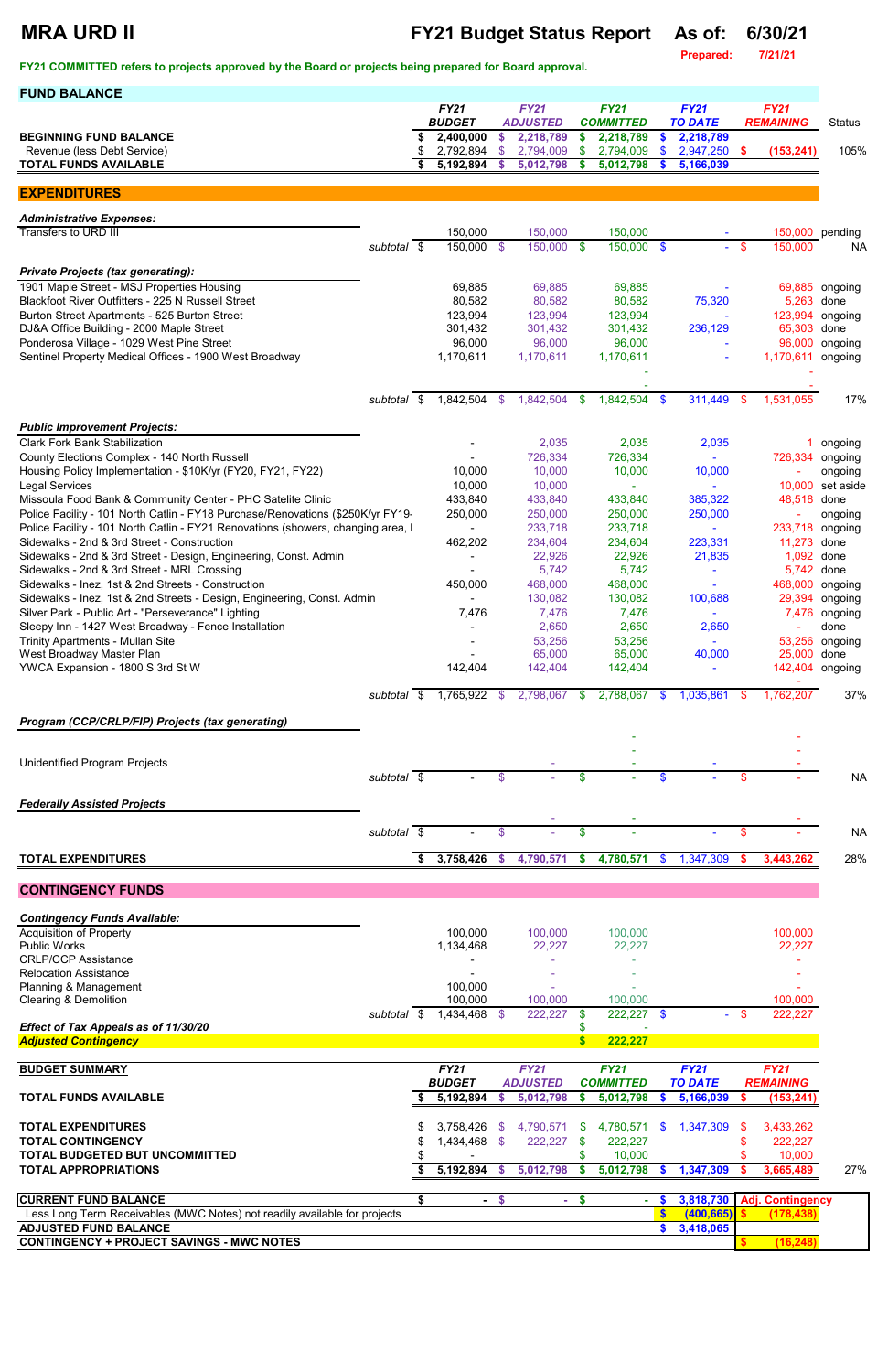### **MRA URD III FY21 Budget Status Report As of: 6/30/21**

**Prepared: 7/21/21**

| <b>FUND BALANCE</b>                                                                                                       |                          |    |                              |        |                                |          |                                 |               |                               |              |                                 | <b>Status</b>               |  |
|---------------------------------------------------------------------------------------------------------------------------|--------------------------|----|------------------------------|--------|--------------------------------|----------|---------------------------------|---------------|-------------------------------|--------------|---------------------------------|-----------------------------|--|
|                                                                                                                           |                          |    | <b>FY21</b><br><b>BUDGET</b> |        | <b>FY21</b><br><b>ADJUSTED</b> |          | <b>FY21</b><br><b>COMMITTED</b> |               | <b>FY21</b><br><b>TO DATE</b> |              | <b>FY21</b><br><b>REMAINING</b> | %                           |  |
| <b>BEGINNING FUND BALANCE</b>                                                                                             |                          | \$ | 3,054,135                    | - \$   | 3,724,045                      | \$       | 3,724,045                       | \$            | 3,724,045                     |              |                                 |                             |  |
| Revenue (less Debt Service)                                                                                               |                          | S  | 4,259,504 \$                 |        | 4,508,036                      | \$       | 4,508,036                       | \$            | 3,119,850                     | $\mathbf{s}$ | 1,388,186 69%                   |                             |  |
| <b>TOTAL FUNDS AVAILABLE</b>                                                                                              |                          | Ŝ. | 7,313,639                    | -\$    | 8,232,081                      | <b>S</b> | 8,232,081                       | S             | 6,843,895                     |              |                                 |                             |  |
| <b>EXPENDITURES</b>                                                                                                       |                          |    |                              |        |                                |          |                                 |               |                               |              |                                 |                             |  |
| <b>Administrative Expenses:</b>                                                                                           |                          |    |                              |        |                                |          |                                 |               |                               |              |                                 |                             |  |
| <b>Personnel Services</b>                                                                                                 |                          |    | 660,538                      |        | 660,538                        |          | 660,538                         |               | 691,723                       |              | (31, 185)                       |                             |  |
| Supplies<br><b>Purchased Services</b>                                                                                     |                          |    | 9,126<br>352,200             |        | 9,126<br>352,200               |          | 9,126<br>352,200                |               | 5,226<br>388,075              |              | 3,900<br>(35, 875)              |                             |  |
| <b>Grants &amp; Contributions</b>                                                                                         |                          |    |                              |        |                                |          |                                 |               |                               |              |                                 |                             |  |
| <b>Capital Outlay</b>                                                                                                     | subtotal $\overline{\$}$ |    | 1,021,864 \$                 |        | 1,021,864 \$                   |          | 1,021,864                       | \$            | 1,085,024 \$                  |              | $(63, 160)$ 106%                |                             |  |
|                                                                                                                           |                          |    |                              |        |                                |          |                                 |               |                               |              |                                 |                             |  |
| <b>Private Projects (tax generating):</b>                                                                                 |                          |    |                              |        |                                |          |                                 |               |                               |              |                                 |                             |  |
| Aspen Grove Therapy & Wellness<br>Horizon Credit Union - 1502 Dearborn Avenue                                             |                          |    | 104,200                      |        | 104,200<br>13,607              |          | 104,200<br>13,607               |               | 97,105                        |              | 7,095 done<br>13,607            | ongoing                     |  |
| Tremper's Kent Plaza - 1200-1210 West Kent Ave                                                                            |                          |    | 226,100                      |        | 226,100                        |          | 226,100                         |               | 187,139                       |              | 38,961                          | ongoing                     |  |
|                                                                                                                           | subtotal \$              |    | $330,300$ \$                 |        | 343,907 \$                     |          | 343,907 \$                      |               | 284,244 \$                    |              | 59,663 83%                      |                             |  |
|                                                                                                                           |                          |    |                              |        |                                |          |                                 |               |                               |              |                                 |                             |  |
| <b>Public Improvement Projects:</b>                                                                                       |                          |    |                              |        |                                |          |                                 |               |                               |              |                                 |                             |  |
| Brooks Street Corridor - TOD Infrastructure Study<br>Housing Policy Implementation - \$10K/yr (FY20, FY21, FY22)          |                          |    | 60,045<br>10,000             |        | 60,045<br>10,000               |          | 60,045<br>10,000                |               | 9,975<br>10,000               |              |                                 | 50,070 ongoing<br>- ongoing |  |
| <b>Legal Services</b>                                                                                                     |                          |    | 10,000                       |        | 10,000                         |          |                                 |               |                               |              |                                 | 10,000 set aside            |  |
| Mary Avenue West - Bond - Street Trees<br>Missoula County Fairgrounds - 1101 South Avenue West                            |                          |    | 13,474<br>1,155,500          |        | 13,474<br>1,155,500            |          | 13,474<br>1,155,500             |               | 1,155,500                     |              |                                 | 13,474 ongoing<br>done      |  |
| <b>MRA Communication Plan</b>                                                                                             |                          |    |                              |        | 56,500                         |          | 56,500                          |               |                               |              |                                 | 56,500 ongoing              |  |
| MRL Bond - Remaining to Transfer to DS<br>MRL Property - 1835 North Avenue - Building Deconstruction                      |                          |    | 141,709                      |        | 141,709<br>24,800              |          | 141,709<br>24,800               |               | 77,900                        |              | 63,809 done<br>24,800           | ongoing                     |  |
| MRL Property - 1919 North Avenue (SHEC) - Building Acquisition                                                            |                          |    |                              |        | 46,500                         |          | 46,500                          |               | 46,500                        |              |                                 | done                        |  |
| <b>MRL Property - Temporary Fence</b>                                                                                     |                          |    |                              |        | 1,800                          |          | 1,800                           |               | 1,800                         |              |                                 | - done                      |  |
| MRL Property - Voluntary Cleanup Plan - Environmental Assessment<br>Sidewalks - URD III Northern - Phase 1 - Construction |                          |    | 271,498                      |        | 36,000<br>271,498              |          | 36,000<br>271,498               |               | 256,534                       |              | 36,000<br>14,964                | ongoing<br>done             |  |
| Sidewalks - URD III Northern - Phase 1 - Design/Eng/Const. Admin                                                          |                          |    | 31,727                       |        | 26,363                         |          | 26,363                          |               | 27,912                        |              | $(1,549)$ done                  |                             |  |
| Sidewalks - URD III Northern - Phase 2 - Construction<br>Sidewalks - URD III Northern - Phase 2 - Design/Eng/Const. Admin |                          |    | 510,000                      |        | 473,145<br>56,600              |          | 473,145<br>56,600               |               | 301,886<br>46,768             |              | 171,259 ongoing                 | 9,832 ongoing               |  |
| South Reserve Pedestrian Bridge - Upgrades                                                                                |                          |    |                              |        | 30,150                         |          | 30,150                          |               | 30,150                        |              |                                 | - done                      |  |
| <b>Street Trees</b>                                                                                                       |                          |    | 6,610                        |        | 6,610                          |          | 6,610                           |               |                               |              |                                 | 6,610 ongoing               |  |
|                                                                                                                           | subtotal \$              |    | $2,210,563$ \$               |        | 2,420,694 \$                   |          | 2,410,694                       | \$            | 1,964,926 \$                  |              | 455,768 81%                     |                             |  |
| <b>Façade Improvement Program Projects (tax generating)</b>                                                               |                          |    |                              |        |                                |          |                                 |               |                               |              |                                 |                             |  |
| <b>Uncommitted Program Funds</b>                                                                                          |                          |    |                              |        |                                |          |                                 |               |                               |              |                                 |                             |  |
| 3100 Brooks Street - Align Properties LLC<br>Aspen Grove Therapy & Wellness                                               |                          |    | 50,000                       |        | 50,000<br>50,000               |          | 50,000<br>50,000                |               | 50,000                        |              |                                 | 50,000 ongoing<br>- done    |  |
| Horizon Credit Union - 1502 Dearborn Avenue                                                                               |                          |    |                              |        | 50,000                         |          | 50,000                          |               |                               |              |                                 | 50,000 ongoing              |  |
| The Dram Shop Central - 2700 Paxson Street<br>Tremper's Kent Plaza - 1200-1210 West Kent Ave                              |                          |    | 50,000<br>150,000            |        | 50,000<br>150,000              |          | 50,000<br>150,000               |               | 50,000<br>150,000             |              |                                 | done<br>done                |  |
|                                                                                                                           |                          |    |                              |        |                                |          |                                 |               |                               |              |                                 |                             |  |
|                                                                                                                           | subtotal \$              |    | $250,000$ \$                 |        | $350,000$ \$                   |          | $350,000$ \$                    |               | $250,000$ \$                  |              | 100,000 71%                     |                             |  |
| <b>Federally Assisted Projects</b>                                                                                        |                          |    |                              |        |                                |          |                                 |               |                               |              |                                 |                             |  |
| None                                                                                                                      |                          |    |                              |        |                                |          |                                 |               |                               |              |                                 |                             |  |
|                                                                                                                           | subtotal \$              |    |                              | $-$ \$ | $\sim$                         | -\$      | $\sim$                          | $\mathbf{\$}$ |                               | $-$ \$       |                                 |                             |  |
| <b>TOTAL EXPENDITURES</b>                                                                                                 |                          | \$ | 3,812,727 \$                 |        | 4,136,465 \$                   |          | 4,126,465                       | \$            | 3,584,195                     | -S           | 552,270 87%                     |                             |  |
| <b>CONTINGENCY FUNDS</b>                                                                                                  |                          |    |                              |        |                                |          |                                 |               |                               |              |                                 |                             |  |
|                                                                                                                           |                          |    |                              |        |                                |          |                                 |               |                               |              |                                 |                             |  |
| <b>Contingency Funds Available:</b>                                                                                       |                          |    |                              |        |                                |          |                                 |               |                               |              |                                 |                             |  |
| Admin Year-End Set Aside                                                                                                  |                          |    | 500,000                      |        | 500,000                        |          | 500,000                         |               |                               |              | 500,000                         |                             |  |
| <b>Acquisition of Property</b>                                                                                            |                          |    | 100,000                      |        | 100,000                        |          | 100,000                         |               |                               |              | 100,000                         |                             |  |
| <b>Public Works</b><br><b>MRA Programs</b>                                                                                |                          |    | 2,700,912                    |        | 3,295,616                      |          | 3,295,616                       |               |                               |              | 3,295,616                       |                             |  |
| <b>Relocation Assistance</b>                                                                                              |                          |    |                              |        |                                |          |                                 |               |                               |              |                                 |                             |  |
| Planning & Management                                                                                                     |                          |    | 100,000                      |        | 100,000                        |          | 100,000                         |               |                               |              | 100,000                         |                             |  |

| Clearing & Demolition                                                                 |          |               | 100,000        |             | 100,000         |                  | 100,000        |      |                |                  | 100,000                 |  |
|---------------------------------------------------------------------------------------|----------|---------------|----------------|-------------|-----------------|------------------|----------------|------|----------------|------------------|-------------------------|--|
|                                                                                       | subtotal | S             | $3,000,912$ \$ |             | 3,595,616       | <b>S</b>         | $3,595,616$ \$ |      | $\sim$         |                  | 3,595,616               |  |
| Effect of Tax Appeals as of 11/30/20                                                  |          |               |                |             |                 |                  | (2,613)        |      |                |                  |                         |  |
| <b>Adjusted Contingency</b>                                                           |          |               |                |             |                 |                  | 3,593,003      |      |                |                  |                         |  |
|                                                                                       |          |               |                |             |                 |                  |                |      |                |                  |                         |  |
| <b>BUDGET SUMMARY</b>                                                                 |          | <b>FY21</b>   |                | <b>FY21</b> |                 | <b>FY21</b>      |                |      | <b>FY21</b>    | <b>FY21</b>      |                         |  |
|                                                                                       |          | <b>BUDGET</b> |                |             | <b>ADJUSTED</b> | <b>COMMITTED</b> |                |      | <b>TO DATE</b> | <b>REMAINING</b> |                         |  |
| <b>TOTAL FUNDS AVAILABLE</b>                                                          |          |               | 7,313,639      |             | 8,232,081       |                  | 8,232,081      | ъ.   | 6,843,895      |                  | 1,388,186               |  |
| <b>TOTAL EXPENDITURES</b>                                                             |          |               | $3,812,727$ \$ |             | 4,136,465       | - \$             | 4,126,465      | SS.  | 3,584,195 \$   |                  | 542,270                 |  |
| TOTAL ADMIN SET ASIDE                                                                 |          |               | $500.000$ \$   |             | 500,000         | - \$             | 500,000        | - \$ | $\sim$         |                  | 500,000                 |  |
| <b>TOTAL CONTINGENCY</b>                                                              |          |               | $3,000,912$ \$ |             | 3,595,616       | <b>S</b>         | 3,595,616      |      |                |                  | 3,595,616               |  |
| TOTAL BUDGETED BUT UNCOMMITTED                                                        |          |               |                |             |                 |                  | 10,000         |      |                |                  | 10,000                  |  |
| TOTAL BUDGET                                                                          |          |               | 7,313,639      |             | 8,232,081       |                  | 8,232,081      |      | 3,584,195      |                  | 4,647,886 44%           |  |
|                                                                                       |          |               |                |             |                 |                  |                |      |                |                  |                         |  |
| <b>CURRENT FUND BALANCE</b>                                                           |          |               |                |             |                 |                  |                |      | 3,259,701      |                  | <b>Adj. Contingency</b> |  |
| Less Long Term Receivables (MWC Notes & FIP Notes) not readily available for projects |          |               |                |             |                 |                  |                |      | (197, 568)     |                  | 3,395,435               |  |
| <b>ADJUSTED FUND BALANCE</b>                                                          |          |               |                |             |                 |                  |                |      | 3,062,132      |                  |                         |  |
| <b>CONTINGENCY + PROJECT SAVINGS - NOTES RECEIVABLE</b>                               |          |               |                |             |                 |                  |                |      |                |                  | 3,479,754               |  |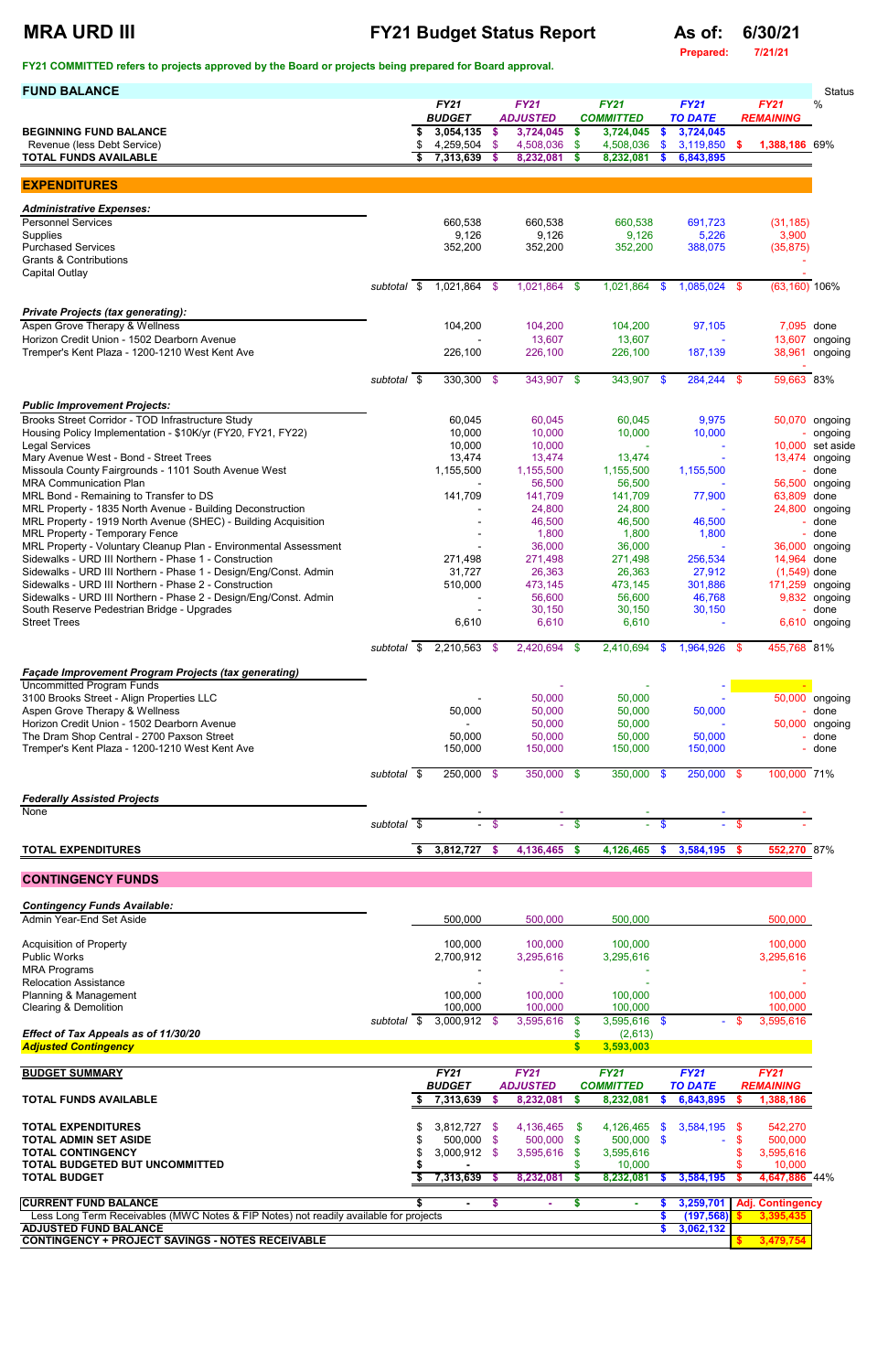## **MRA NORTH RESERVE/SCOTT ST URD FY21 Budget Status Report As of: 6/30/21**

**Prepared:** 

| <b>FUND BALANCE</b>                                                                                          |             |          |                        |         |                        |              |                        |           |                        |            |                            |                           |
|--------------------------------------------------------------------------------------------------------------|-------------|----------|------------------------|---------|------------------------|--------------|------------------------|-----------|------------------------|------------|----------------------------|---------------------------|
|                                                                                                              |             |          | <b>FY21</b>            |         | <b>FY21</b>            |              | <b>FY21</b>            |           | <b>FY21</b>            |            | <b>FY21</b>                |                           |
|                                                                                                              |             |          | <b>BUDGET</b>          |         | <b>ADJUSTED</b>        |              | <b>COMMITTED</b>       |           | <b>TO DATE</b>         |            | <b>REMAINING</b>           | Status                    |
| <b>BEGINNING FUND BALANCE</b>                                                                                |             | \$       | 1,148,357              | \$      | 1,141,830              | \$.          | 1,141,830              | \$.       | 1,141,830              | $\sqrt{2}$ |                            |                           |
| Revenue (less Debt Service)<br><b>TOTAL FUNDS AVAILABLE</b>                                                  |             | \$       | 7,389,588<br>8,537,945 | \$<br>s | 7,398,833<br>8,540,663 | \$<br>\$     | 7,398,833<br>8,540,663 | \$.       | 7,183,020<br>8,324,850 |            | 215,813 97%                |                           |
|                                                                                                              |             |          |                        |         |                        |              |                        |           |                        |            |                            |                           |
| <b>EXPENDITURES</b>                                                                                          |             |          |                        |         |                        |              |                        |           |                        |            |                            |                           |
| <b>Administrative Expenses:</b>                                                                              |             |          |                        |         |                        |              |                        |           |                        |            |                            |                           |
| Transfers to URD III                                                                                         |             |          | 25,000                 |         | 25,000                 |              | 25,000                 |           |                        |            |                            | 25,000 pending            |
|                                                                                                              | subtotal \$ |          | $25,000$ \$            |         | 25,000                 | - \$         | 25.000 \$              |           |                        | -S         | 25.000 NA                  |                           |
|                                                                                                              |             |          |                        |         |                        |              |                        |           |                        |            |                            |                           |
| <b>Private Projects (tax generating):</b>                                                                    |             |          |                        |         |                        |              |                        |           |                        |            |                            |                           |
| \$723,514 Scott Street Village - Phase II & III - Transfer to DS<br>Scott Street Property - Development Plan |             |          | 259.047                |         | 259.047<br>226,160     |              | 259,047<br>226,160     |           | 259,047                |            |                            | - done<br>226,160 ongoing |
|                                                                                                              |             |          |                        |         |                        |              |                        |           |                        |            |                            |                           |
|                                                                                                              | subtotal \$ |          | 259,047 \$             |         | 485,207                | -\$          | 485,207                | -\$       | 259,047 \$             |            | 226,160 53%                |                           |
|                                                                                                              |             |          |                        |         |                        |              |                        |           |                        |            |                            |                           |
| <b>Public Improvement Projects:</b>                                                                          |             |          |                        |         |                        |              |                        |           |                        |            |                            |                           |
| Housing Policy Implementation - \$10K (FY20, FY21, FY22)                                                     |             |          | 10,000                 |         | 10,000                 |              | 10,000                 |           | 10.000                 |            |                            | ongoing                   |
| Missoula Cemetery - Strategic Plan                                                                           |             |          | 12,750                 |         | 12.750                 |              | 12,750                 |           | 12,750                 |            |                            | done                      |
| Public Works - Maintenance Facility Plan<br>Scott Street Property - Series 2020AB Bond - Purchase & Fees     |             |          | 28,817                 |         | 28,817<br>6,508,151    |              | 28,817<br>6,508,151    |           | 28,817                 |            |                            | done<br>done              |
| Scott Street Property - Series 2020AB Bond - COI                                                             |             |          | 6,508,151<br>63,020    |         | 63,020                 |              | 63,020                 |           | 6,508,151<br>63,212    |            |                            | $(192)$ done              |
| Scott Street Property - Series 2020AB Bond - Rounding -Transfer to DS                                        |             |          | 1,629                  |         | 1,629                  |              | 1,629                  |           | 1,437                  |            |                            | 192 done                  |
| Scott Street Property - Feasibility Due Dilligence, Misc                                                     |             |          | 23,800                 |         | 23,800                 |              | 23,800                 |           | 2,027                  |            | 21.773 done                |                           |
| Villagio Housing Project - Otis & Shakespeare                                                                |             |          | 1,339,178              |         | 1,339,178              |              | 1,339,178              |           | $\blacksquare$         |            | 1,339,178 ongoing          |                           |
|                                                                                                              |             |          |                        |         |                        |              |                        |           |                        |            |                            |                           |
|                                                                                                              | subtotal \$ |          | 7,987,345 \$           |         | 7,987,345              | \$           | 7,987,345              |           | 6,626,394              | - \$       | 1,360,951 83%              |                           |
| <b>Program Projects (tax generating)</b>                                                                     |             |          |                        |         |                        |              |                        |           |                        |            |                            |                           |
|                                                                                                              |             |          |                        |         |                        |              |                        |           |                        |            |                            |                           |
|                                                                                                              |             |          |                        |         |                        |              |                        |           |                        |            |                            |                           |
|                                                                                                              | subtotal \$ |          |                        | \$      |                        | \$           |                        |           |                        | \$         |                            | NA                        |
|                                                                                                              |             |          |                        |         |                        |              |                        |           |                        |            |                            |                           |
| <b>TOTAL EXPENDITURES</b>                                                                                    |             | \$       | 8,271,392              | \$      | 8,497,552              | \$           | 8,497,552              |           | 6,885,441              | s          | 1,612,111                  | 81%                       |
| <b>CONTINGENCY FUNDS</b>                                                                                     |             |          |                        |         |                        |              |                        |           |                        |            |                            |                           |
| <b>Contingency Funds Available:</b>                                                                          |             |          |                        |         |                        |              |                        |           |                        |            |                            |                           |
| <b>Acquisition of Property</b>                                                                               |             |          |                        |         |                        |              |                        |           |                        |            |                            |                           |
| <b>Public Works</b>                                                                                          |             |          | 216,553                |         | 43,111                 |              | 43,111                 |           |                        |            | 43.111                     |                           |
| <b>CRLP/CCP Assistance</b>                                                                                   |             |          |                        |         |                        |              |                        |           |                        |            |                            |                           |
| <b>Relocation Assistance</b>                                                                                 |             |          |                        |         |                        |              |                        |           |                        |            |                            |                           |
| Planning & Management                                                                                        |             |          | 50,000                 |         |                        |              |                        |           |                        |            |                            |                           |
| Clearing & Demolition                                                                                        |             |          |                        |         |                        |              |                        |           |                        |            |                            |                           |
| Effect of Tax Appeals as of 11/30/20                                                                         | subtotal \$ |          | 266,553 \$             |         | 43,111                 | \$           | 43,111 \$              |           |                        |            |                            |                           |
| <b>Adjusted Contingency</b>                                                                                  |             |          |                        |         |                        | $\mathbf{s}$ | 43,111                 |           |                        |            |                            |                           |
|                                                                                                              |             |          |                        |         |                        |              |                        |           |                        |            |                            |                           |
| <b>BUDGET SUMMARY</b>                                                                                        |             |          | <b>FY21</b>            |         | <b>FY21</b>            |              | <b>FY21</b>            |           | <b>FY21</b>            |            | <b>FY21</b>                |                           |
|                                                                                                              |             |          | <b>BUDGET</b>          |         | <b>ADJUSTED</b>        |              | <b>COMMITTED</b>       |           | <b>TO DATE</b>         |            | <b>REMAINING</b>           |                           |
| <b>TOTAL FUNDS AVAILABLE</b>                                                                                 |             |          | 8,537,945              | s       | 8,540,663              | \$           | 8,540,663              | S.        | 8,324,850              | S          | 215,813                    |                           |
|                                                                                                              |             |          |                        |         |                        |              |                        |           |                        |            |                            |                           |
| <b>TOTAL EXPENDITURES</b>                                                                                    |             | \$       |                        |         | 8,271,392 \$ 8,497,552 | - \$         | 8,497,552              | <b>S</b>  | 6,885,441              | - 35       | 1,612,111                  |                           |
| <b>TOTAL CONTINGENCY</b><br>TOTAL BUDGETED BUT UNCOMMITTED                                                   |             | \$<br>\$ | 266,553 \$             |         | $43,111$ \$            | S            | 43,111                 |           |                        | \$         | 43,111                     |                           |
| <b>TOTAL APPROPRIATIONS</b>                                                                                  |             | \$       | 8,537,945              | -S      | 8,540,663              | \$.          | 8,540,663              | S.        | 6,885,441              | -\$        | 1,655,222 81%              |                           |
|                                                                                                              |             |          |                        |         |                        |              |                        |           |                        |            |                            |                           |
| <b>CURRENT FUND BALANCE</b>                                                                                  |             | \$       |                        | $-5$    | ÷.                     | $\sqrt{2}$   |                        | <b>S</b>  |                        |            | 1,439,409 Adj. Contingency |                           |
| Less Long Term Receivables (MWC Notes) not readily available for projects                                    |             |          |                        |         |                        |              |                        | $\bullet$ | (74, 608)              |            | (31, 497)                  |                           |
| <b>ADJUSTED FUND BALANCE</b>                                                                                 |             |          |                        |         |                        |              |                        | \$        | 1,364,801              |            |                            |                           |
| <b>CONTINGENCY + PROJECT SAVINGS - MWC NOTES</b>                                                             |             |          |                        |         |                        |              |                        |           |                        |            | (9,724)                    |                           |